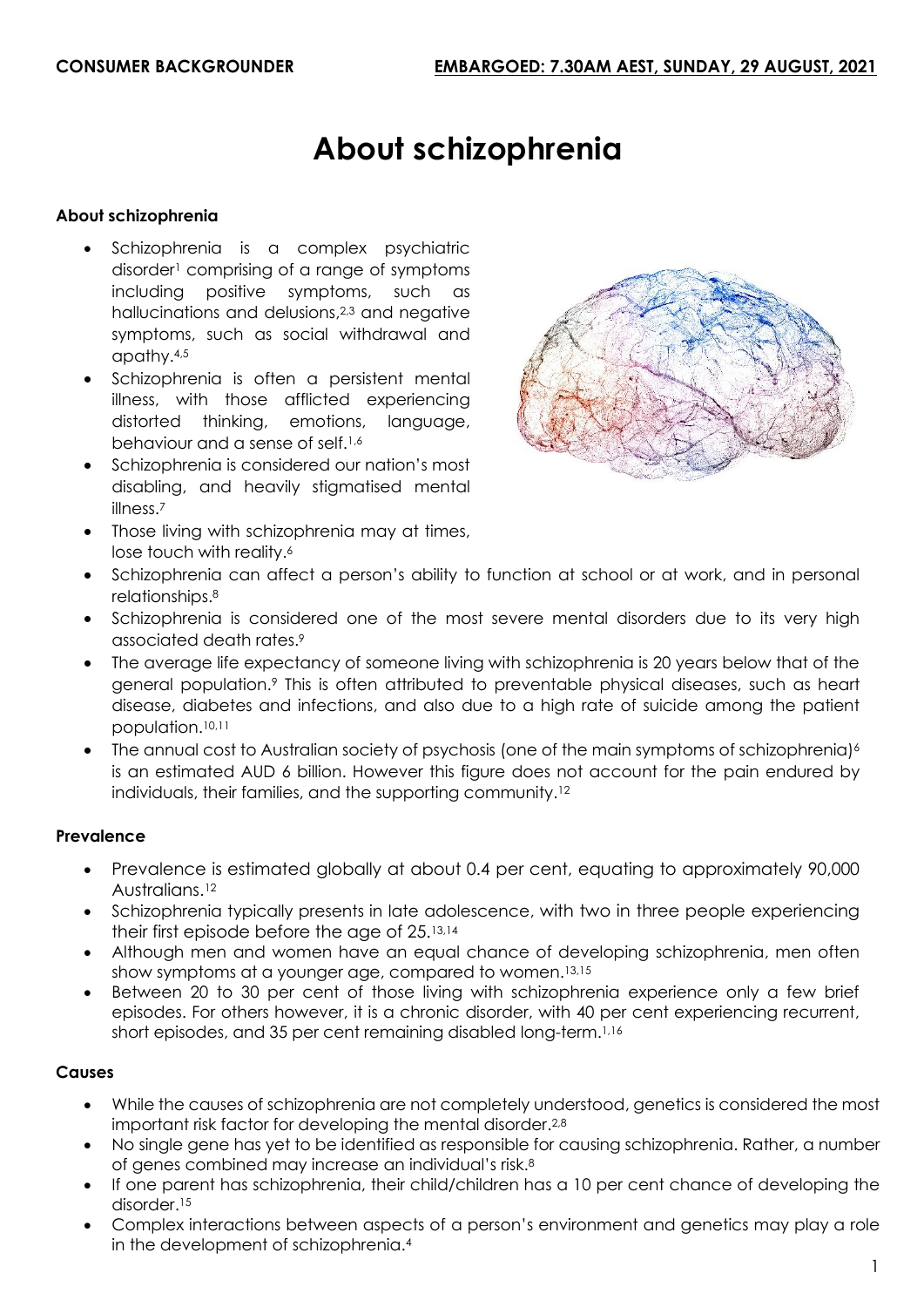- Environmental factors may include living in poverty, stressful surroundings, birth complications or nutritional problems prior to birth, and exposure to certain viruses.4,8
- Stressful incidents can trigger symptoms of schizophrenia, including exposure to violence and trauma. 8,15
- A chemical imbalance involving the neurotransmitter, dopamine, found in the brain, is also thought to be involved in schizophrenia. However this imbalance does not completely explain why some people develop schizophrenia. 2,15
- Illicit drug use, particularly cannabis and amphetamines, is believed to trigger psychosis in those who may be vulnerable to developing schizophrenia.<sup>15</sup>

## **Symptoms – positive, negative & cognitive**

- Schizophrenia symptoms can be categorised into three domains positive, negative and cognitive symptoms.2,17
- Negative symptoms of schizophrenia are characterised by the absence, or reduction of normal behaviour and function. 5
- Negative symptoms, including reduced emotion and motivation, can lead to difficulty starting, and sustaining activities and tasks, diminished feelings of pleasure in everyday life, and social withdrawal.<sup>4,5</sup>
- Negative symptoms are associated with long-term illness, significant social and economic costs, and high levels of unemployment. Higher severity of negative symptoms are related to a lower quality of life.<sup>18</sup>
- On the other hand, positive symptoms of schizophrenia refer to the presence (rather than absence) of symptoms and are experienced in addition to reality. 19,20
- Positive symptoms are the most recognisable symptoms of schizophrenia, and indicate that a person has lost touch with reality. They include hallucinations, voices that converse with, or about the patient, and delusions that are often paranoid.<sup>2,3</sup>
- One of the main symptoms of schizophrenia is psychosis, during which a person finds it hard to distinguish between what is, and isn't real.<sup>6</sup>
- Psychosis is often experienced in short episodes of intense symptoms. Symptoms of psychosis include: 4,6,21
	- o Delusions firmly held beliefs which are not supported by objective facts. Delusions may include paranoia that others are 'out to get you', or that special messages requiring a response are being broadcast over the television, radio or internet.
	- o Hallucinations such as hearing voices or seeing things that don't exist.
	- o Disorganised thinking thoughts and speech that is unusual and disrupted.
	- o Disorganised behaviour inappropriate or bizarre behaviour, actions or gestures. Inappropriate behaviour also involves exhibiting incorrect emotional responses within a given context.
- Cognitive symptoms of schizophrenia include difficulty expressing one's thoughts and deficits in memory, problem solving skills, concentration and attention.<sup>17</sup>
- Cognitive symptoms often begin before symptoms of psychosis, in those living with schizophrenia.<sup>17</sup>
- These symptoms are linked to a decline in employment, independent living and functioning socially and within the community.<sup>22</sup>

## **Diagnosis**

- Schizophrenia can take time to diagnose, given a person must experience one month of psychotic symptoms and at least six months of difficulties in important areas of their life, such as work, relationships and self-care, before a diagnosis is confirmed. 6
- GPs generally perform an initial assessment of a person before referring them to a specialist, usually a psychiatrist, for full diagnosis and treatment. 6
- During the initial assessment, the GP may perform a mental health interview, by asking questions pertaining to the person's current symptoms, mental health history, family history, and to determine whether the signs and symptoms are due to substance abuse.<sup>2,8</sup>
- The GP will then perform a physical examination, and possibly order blood tests or a brain scan, to rule out any underlying causes.8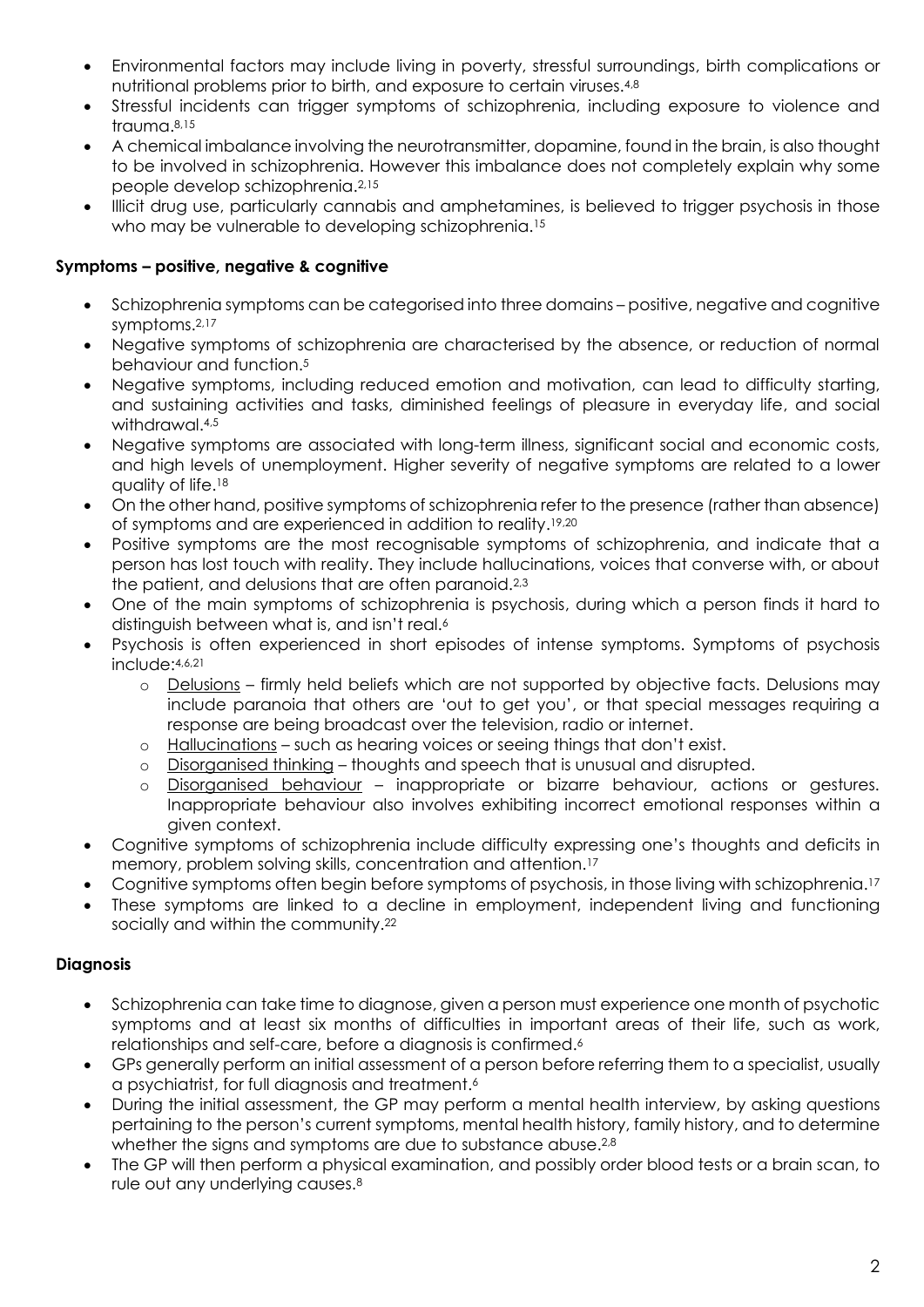# **Stigma & misconceptions about schizophrenia**

- People living with schizophrenia often experience stigma in the community, and are vulnerable to human rights violations in mental health institutions and communities.<sup>11</sup>
- One of the biggest myths surrounding schizophrenia is that those living with the mental disorder have a 'split personality' or 'multiple personalities', which is not the case.<sup>1,16</sup>
- Another misconception is that schizophrenia is often associated with violent and erratic behaviour.<sup>1</sup>
- Only a minority of people living with schizophrenia become aggressive when experiencing an untreated, acute episode, which is generally due to their hallucinations or delusions. 16
- Stigma can contribute to the onset of psychosis in schizophrenia, delays in accessing treatment, social isolation, stress, and furthermore, places those affected at higher risk for a more severe course of illness.<sup>23</sup>

## **Psychological impact & quality of life**

- The impact schizophrenia has on one's life depends on the symptoms, severity and pattern of illness over time, in addition to the treatment and social support they receive.13,24
- Many people living with schizophrenia experience high rates of unemployment, low income, and poor physical health. 25
- Approximately one in four people living with schizophrenia meet the criteria for 'depressive disorder' at some stage in their lives.<sup>25</sup>
- Feelings of hopelessness and demoralisation are indicators for increased risk of suicide, as well as feelings of social isolation.<sup>25</sup>
- People living with schizophrenia, especially those who experience negative symptoms, often lack motivation for day-to-day activities.<sup>1</sup>
- Tragically, approximately one in 10 people living with schizophrenia commit suicide.<sup>1</sup>
- Studies reveal the quality of life is better for those living with schizophrenia who are integrated into community support programs, compared with those who are institutionalised.<sup>24</sup>

## **Management**

- The most common form of pharmacological treatment for schizophrenia is antipsychotic medication. 2,8
- High levels of dopamine in the brain may cause symptoms of psychosis. Antipsychotic medications work by reducing the levels of dopamine in the brain, or by restoring the balance of dopamine with other chemicals in the brain.<sup>26</sup>
- Relapses often occur in schizophrenia, with each additional relapse resulting in worsening of symptoms, cognitive decline, reduced social and employment abilities, and quality of life.<sup>27</sup>
- Management should also include community support programs to provide those living with schizophrenia appropriate information, assistance with finding suitable work, training and education, psychosocial rehabilitation and support groups.<sup>28</sup>

*Issued by VIVA! Communications on behalf of Seqirus.*

| <b>MEDIA ENQUIRIES:</b> |   | Kirsten Bruce & Melorin Kheradi, VIVA! Communications |
|-------------------------|---|-------------------------------------------------------|
|                         |   | 02 9968 3741   02 9968 1604                           |
|                         | M | 0401 717 566   0421 551 257                           |
|                         |   | kirstenbruce@vivacommunications.com.au                |
|                         |   | mel@vivacommunications.com.au                         |
|                         |   |                                                       |

Seairus™(Australia) Pty Ltd. ABN 66 120 398 067. Melbourne, Victoria. www.seqirus.com.au. Seqirus Medical Information: 1800 642 865. Seqirus™ is a trademark of Seqirus UK limited or its affiliates. Date of Preparation: August 2021. ANZ-NOPR-21- 0001.